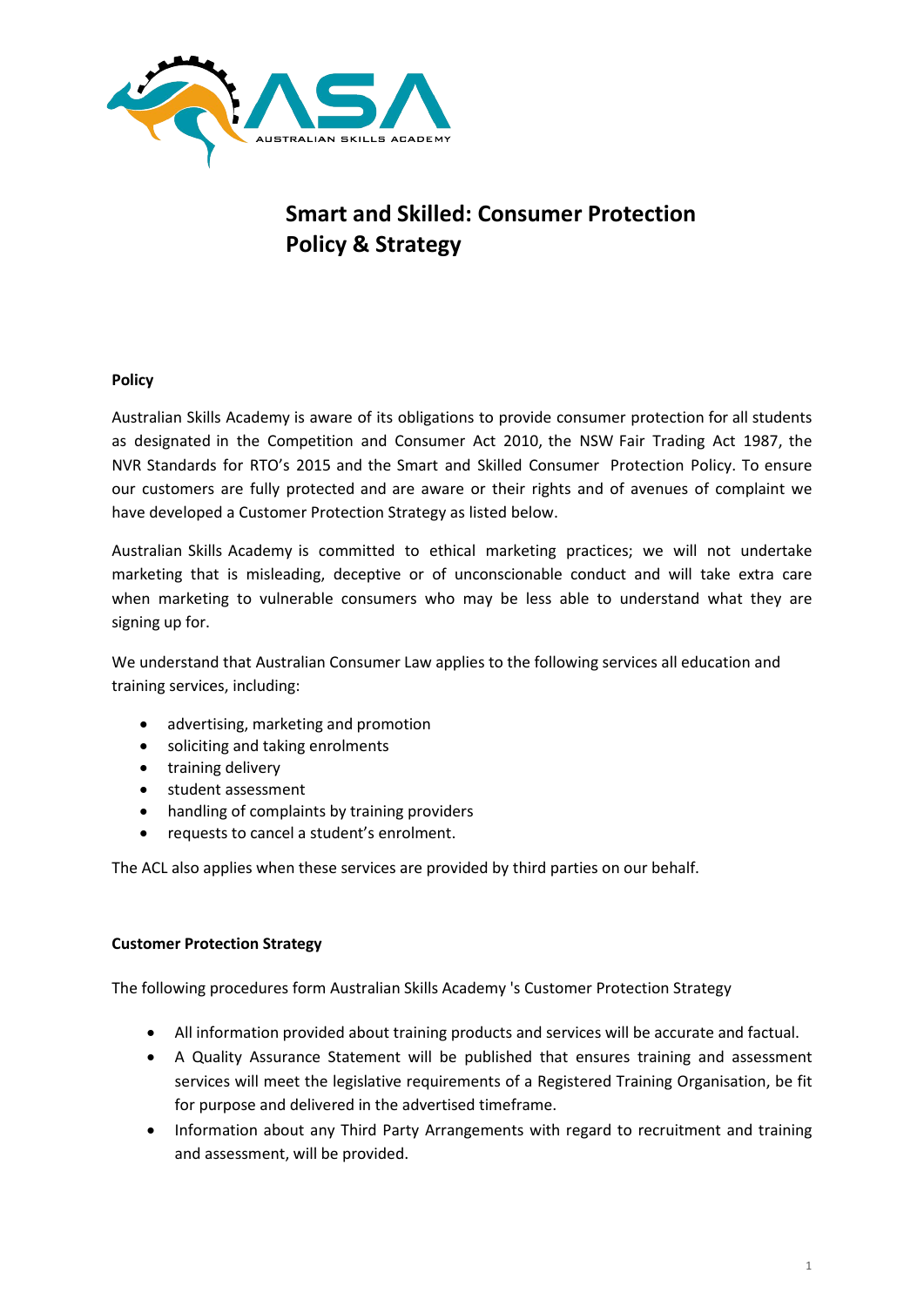- We will monitor any marketing made on our behalf by Third Parties in accordance with our Third Party Partnership Policy
- We will inform students in our course brochures and our website of any entry requirements before they enrol; these may include English language proficiency or meeting particular licensing requirements
- We will not make any guarantees to the effect that students will successfully complete their training program, obtain employment on completion or that a training product will be delivered in a manner that does not meet the Standards for RTOs 2015.
- Written consent will be obtained from anyone whose photograph, testimonial, logo or work is used in any form of marketing or promotion.
- All personal information will be recorded and stored in line with the National Privacy Principles.
- All marketing and promotions, including unsolicited methods such telemarketing or direct marketing at a location other than our premises (including door to door sales), will meet the requirements of the Australian Consumer Law including the requirement for cooling off periods. [1](#page-1-0)
- Marketing by email will meet the Legal obligations of the Spam Act 2003.
- Students will be informed of any limited entitlement schemes that may impact them by enrolling in a training product. This includes where students can only access one course in a limited time frame and where they may be excluded from funding for other training.
- Students will be provided with access to the following information prior to enrolment:
	- The Complaints and Appeals Process
	- The Fee, Charges and Refund policy including Fee Protection
	- Their rights and responsibilities
	- Arrangements if training and assessment services in which they are enrolled can no longer be provided
- Any complaint will be treated as an opportunity to review and improve our service and will be included as part of our Continuous Improvement Process.

## **Smart and Skilled**

For students undertaking training and assessment under the Smart and Skilled the following procedures are additional to the points above:

- The *Executive Director* will be the designated Customer Protection Officer. Their role will be to handle all complaints and grievances and to ensure compliance with Consumer Protection legislative and Funding Body contractual compliance.
- Details of, or links to, the Smart and Skilled website and 13 28 11 contact number will be made available on all public information including the website and enrolment forms.
- A link to the Smart and Skilled Consumer Protection Strategy will be included in Student Information available on our website.
- <span id="page-1-0"></span>• Every attempt will be made to resolve any student complaints using the Complaints and Appeals Policy. If after following the Complaints and Appeals Process, a student feels matters are unresolved to their satisfaction and wish to inform a third party, they will be